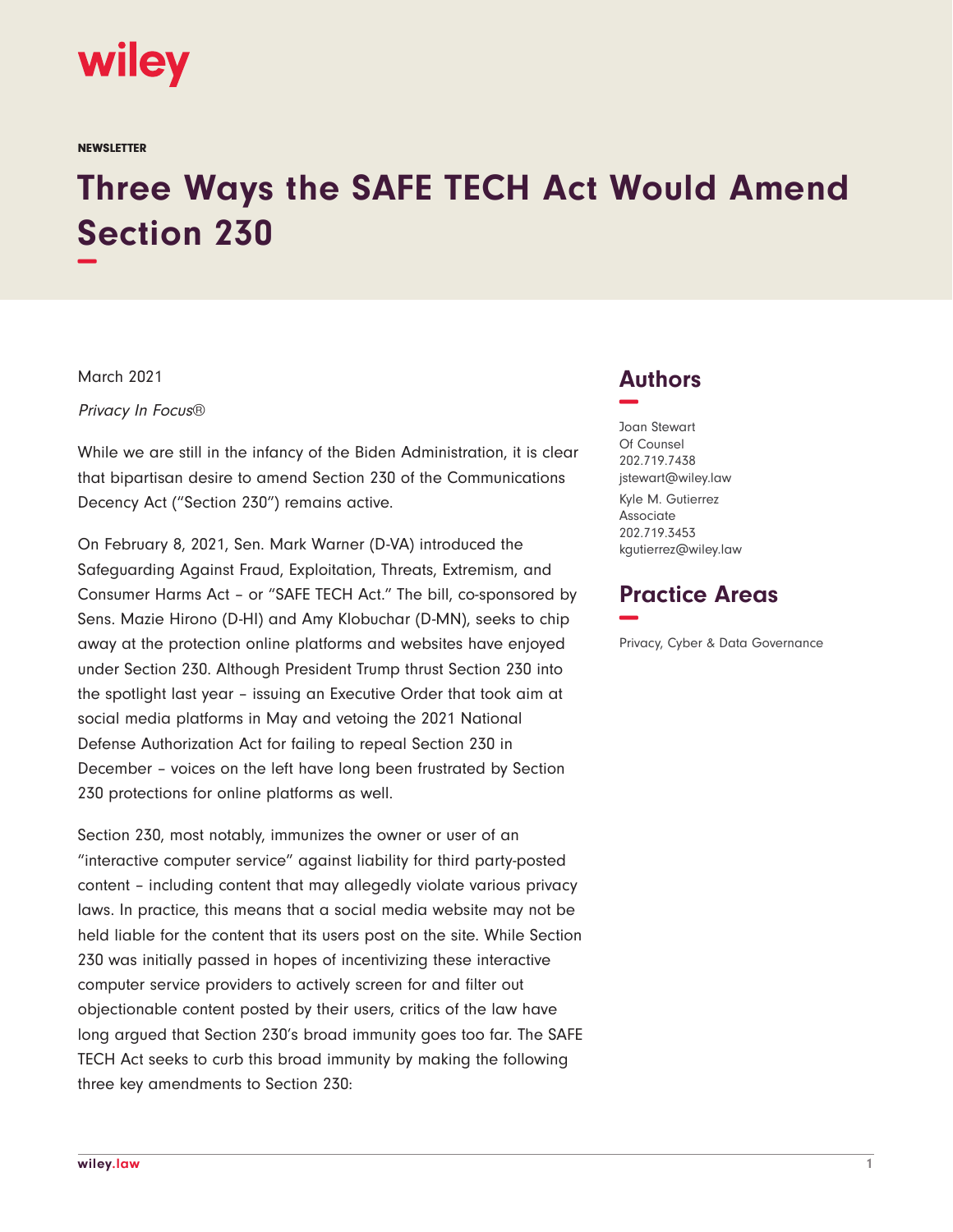### 1. **Limiting the Scope of Section 230 Immunity**

The SAFE TECH Act would narrow the breadth of protections afforded to online platforms in two regards. First, the SAFE TECH Act would specify that an online platform may only be shielded from liability for "any speech" posted by a third party, rather than "any information" as Section 230 currently provides. Second, the SAFE TECH Act would provide that Section 230 immunity does not apply to ads or other paid content – that is, to providers or users that have "accepted payment to make the speech available or, in whole or in part, created or funded the creation of the speech."

Further, the SAFE TECH Act would establish five additional exceptions to Section 230's applicability. Section 230(e) currently allows online platforms to be held liable under federal criminal law, intellectual property law, state law that is consistent with Section 230, the Electronic Communications Privacy Act of 1986 or any similar state law, and state or federal sex trafficking law. The SAFE TECH Act would expand that list by providing that "[n]othing in [Section 230] shall be construed to limit, impair, or prevent" any actions arising under (a) federal or state civil rights laws; (b) federal or state antitrust laws; (c) federal or state stalking, harassment, or intimidation laws; (d) international human rights law; or (e) civil wrongful death actions.

#### 2. **Making Section 230 an Affirmative Defense**

The SAFE TECH Act would also make Section 230 an affirmative defense, by establishing that any defendant raising its Section 230 immunity in response to a suit would "have the burden of persuasion, by a preponderance of the evidence, that the defendant is a provider or user of an interactive computer service and is being treated as the publisher or speaker of speech provided by another information content provider." While current interpretations of Section 230's immunity often lead courts to dismiss suits against online platforms at the outset of litigation this amendment would lead to further litigation of the facts underlying plaintiffs' claims.

#### 3. **Narrowing Section 230's 'Good Samaritan' Protection**

Section 230 currently allows online platforms to remove or moderate third-party content posted to their websites that they deem objectionable, without fear of facing liability for doing so. The SAFE TECH Act, however, would narrow the breadth of this "Good Samaritan" defense by allowing plaintiffs to seek injunctive relief "arising from the failure of an interactive computer service provider to remove, restrict access to or availability of, or prevent dissemination of material that is likely to cause irreparable harm." However, the bill also clarifies that a provider's compliance with such a request for injunctive relief will not subject the provider to any liability.

#### **Looking Forward**

While it is unclear when Section 230 reform will take center stage on Congress' agenda, the pressure to amend Section 230, on both sides of the aisle, is clearly rising. As such, it is vital that organizations that would ordinarily rely on Section 230's protections monitor the status of the SAFE TECH Act, or any other proposed amendments to Section 230 that may be introduced, going forward.